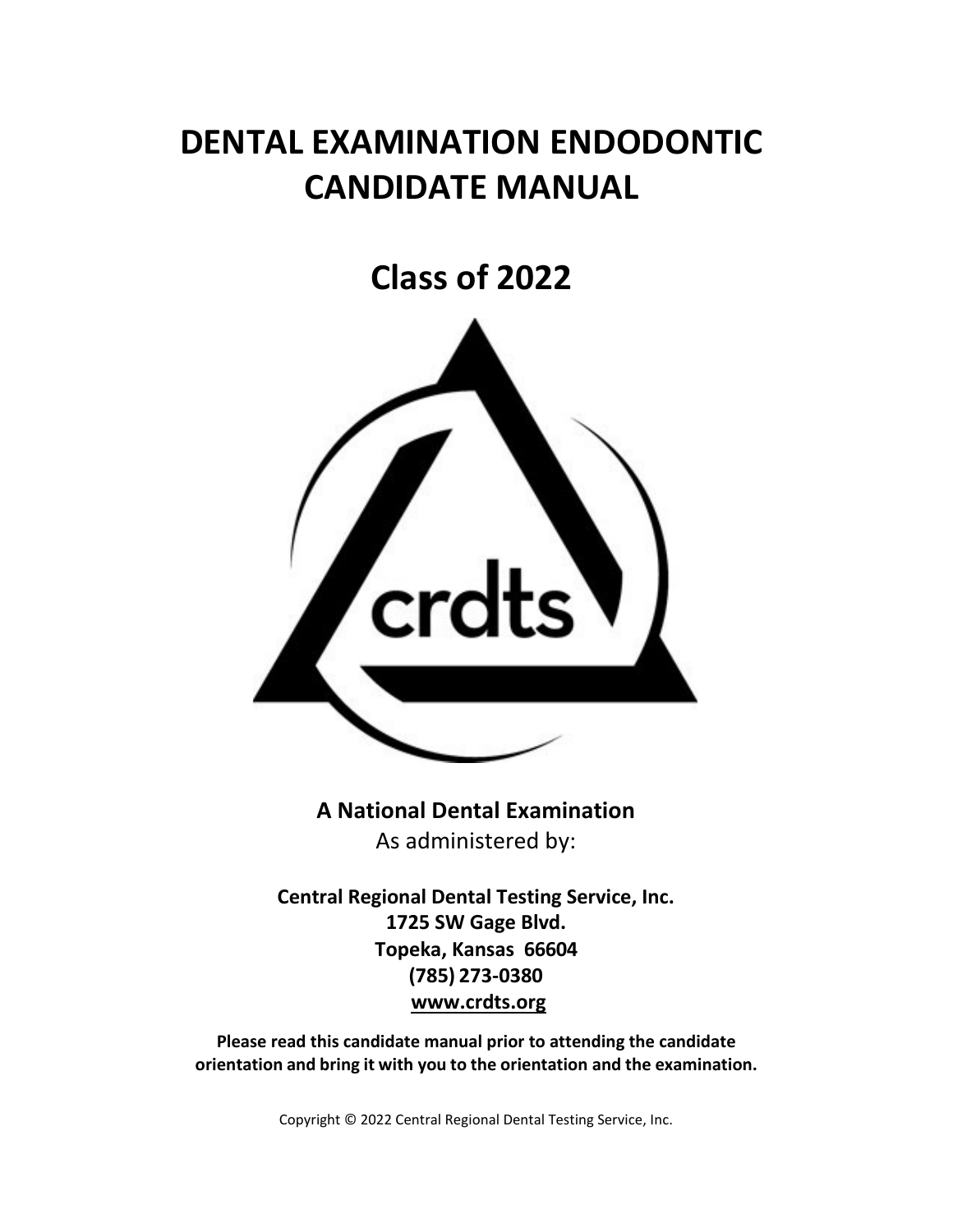# **Endodontic Examination Table of Contents**

| <b>THE EXAMINATION</b>                                   |  |
|----------------------------------------------------------|--|
| <b>PART II: ENDODONTICS EXAMINATION</b>                  |  |
|                                                          |  |
|                                                          |  |
| Criteria Specific to the Part II: Endodontic Examination |  |
| <b>Anterior Endodontic Procedure:</b>                    |  |
|                                                          |  |
|                                                          |  |
|                                                          |  |
| Posterior Endodontic Procedure                           |  |
|                                                          |  |
|                                                          |  |
|                                                          |  |
|                                                          |  |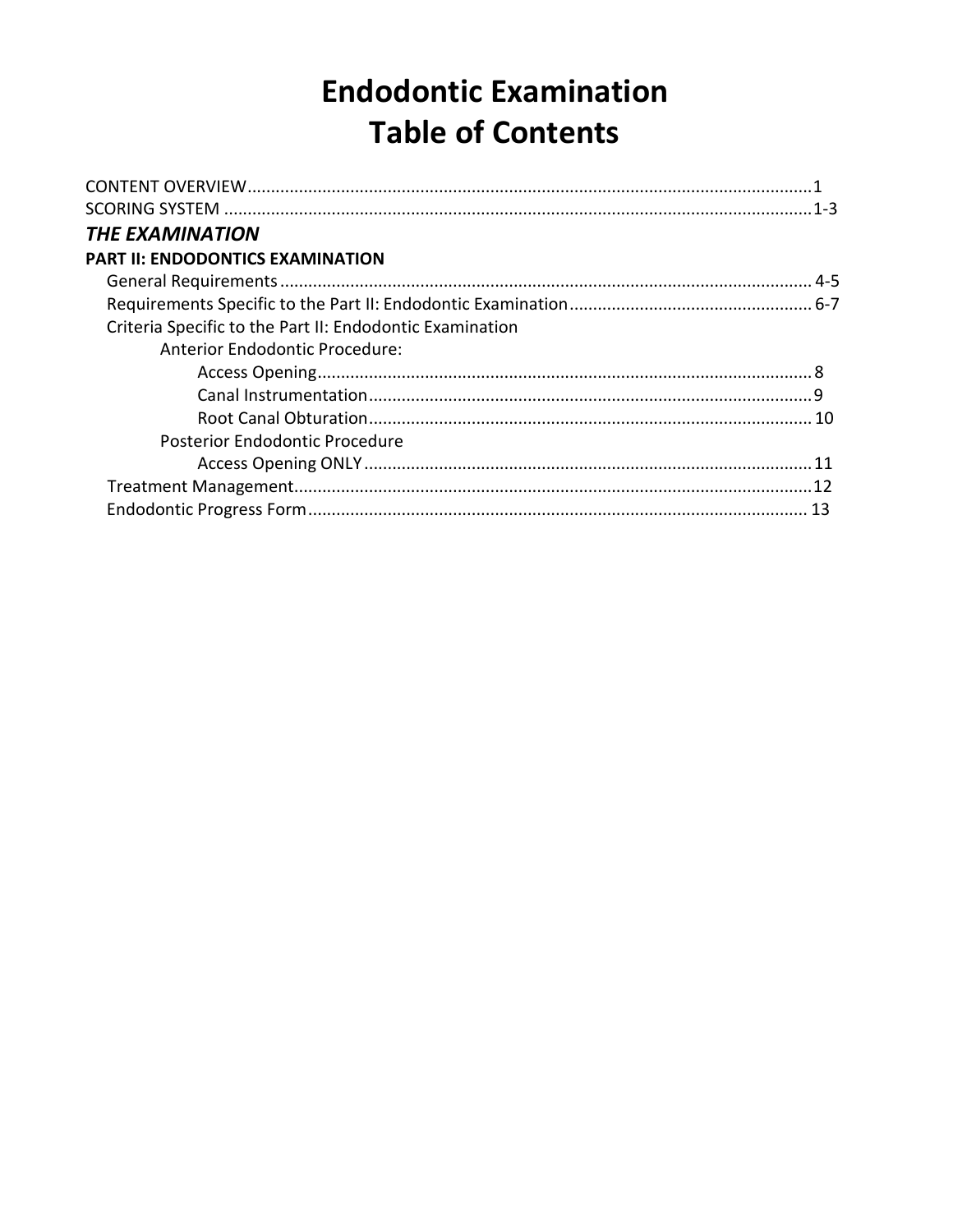## **CONTENT, CRITERIA & SCORING SYSTEM - OVERVIEW**

#### **PART II: ENDODONTIC EXAMINATION – 100 POINTS**

| <b>CONTENT</b>                                                                                                                                                                                     | <b>FORMAT</b>                                                     |
|----------------------------------------------------------------------------------------------------------------------------------------------------------------------------------------------------|-------------------------------------------------------------------|
| 1. Endodontic access opening only on tooth #14, a multi-rooted<br>artificial tooth.<br>2. Endodontic access, canal instrumentation and obturation on<br>tooth #8, a single-canal artificial tooth. | - Performed on a<br><b>Simulated Patient</b><br>- Time: 3.0 hours |

## **SCORING SYSTEM**

The examination scoring system was developed in consultation with three different measurement specialists; the scoring system is criterion-based and was developed using an analytical model. The examination is conjunctive in that its content is divided into separate Parts containing related skill sets and competence must be demonstrated in each one of the Parts. A compensatory scoring system is used within each Part to compute the final score for each Part, as explained below.

Only State Boards of Dentistry are legally authorized to determine standards of competence for licensure in their respective jurisdictions. However, in developing the examination, CRDTS has recommended a score of 75 to be a demonstration of sufficient competence; and participating State Boards of Dentistry have agreed to accept that standard. In order to achieve "CRDTS status" and be eligible for licensure in a participating state, candidates must achieve a score of 75 or more in each Part of the examination.

Each examination score is based on 100 points. If allsections of an examination are not taken, a score of "0" will be recorded for that specificexamination.

#### **PART II: SCORING SYSTEM FOR ENDODONTIC SIMULATED PATIENT PROCEDURES**

CRDTS and other testing agencies have worked together on a national level to draft and refine the performance criteria for each procedure in this examination. Forthe majority of those criteria, gradations of competence are described across a 4-level rating scale. Those criteria appear in this manual and are the basis of the scoring system. Those four rating levels may be generally described as follows:

#### **SATISFACTORY**

The treatment is of good to excellent quality, demonstrating competence in clinical judgment, knowledge and skill. The treatment adheres to accepted mechanical and physiological principles permitting the restoration of the tooth to normal health, form and function.

#### **MINIMALLY ACCEPTABLE**

The treatment is of acceptable quality, demonstrating competence in clinical judgment, knowledge and skill to be acceptable; however, slight deviations from the mechanical and physiological principles of the satisfactory level exist which do not damage the patient nor significantly shorten the expected life of the restoration.

#### **MARGINALLY SUBSTANDARD**

The treatment is of poor quality, demonstrating a significant degree of incompetence in clinical judgment, knowledge or skill of the mechanical and physiological principles of restorative dentistry, which if left unmodified, will cause damage to the patient or substantially shorten the life of the restoration.

#### **CRITICALLY DEFICIENT**

The treatment is of unacceptable quality, demonstrating critical areas of incompetence in clinical judgment, knowledge or skill of the mechanical and physiological principles of restorative dentistry. The treatment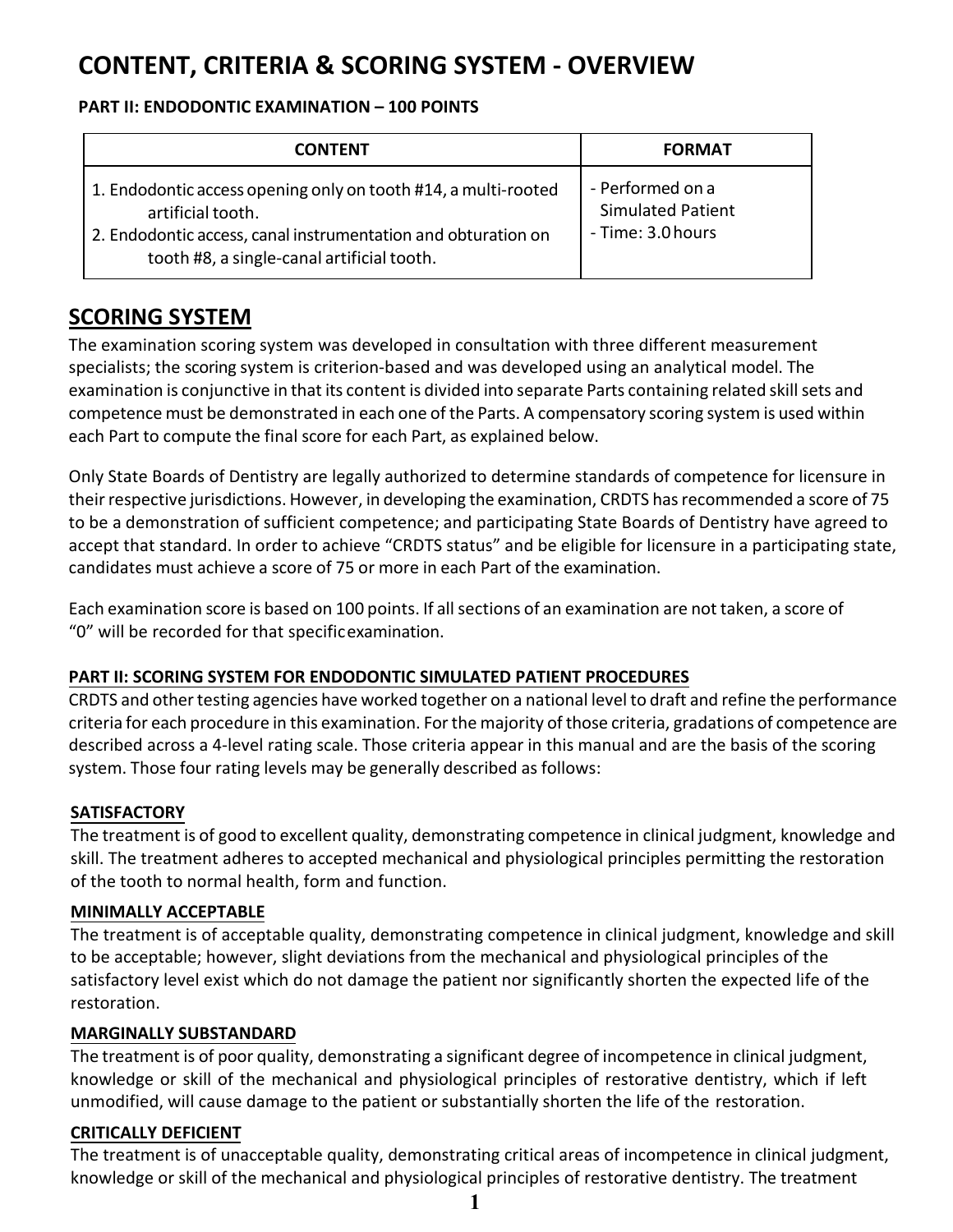plan must be altered and additional care provided, possibly temporization in order to sustain the function of the tooth and the patient's oral health and well-being.

In Part II, a rating is assigned for each criterion in every procedure by three different examiners evaluating independently. Based on the level at which a criterion is rated by at least two of the three examiners, points may be awarded to the candidate. In any instance that none of the three examiners' ratings are in agreement, the median score is assigned. However, if any criterion is assigned a rating of *critically deficient* by two or more of the examiners*, no points are awarded for that procedure or for the Examination Part*, even though other criteria within that procedure may have been rated as satisfactory. A description of Part II and the number of criteria that are evaluated appears below:

#### **Part II: ENDODONTICS EXAMINATION – 100 Points**

The Endodontics Examination is a simulated patient examination which consists of two procedures: an access opening on an artificial posterior tooth and an access opening, canal instrumentation and obturation on an artificial anterior tooth. The criteria for these procedures are combined and scored in total:

Anterior Endodontics/Posterior Access Opening 17 Criteria

To compute the score for each individual procedure, the number of points the candidate has earned for each criterion is totaled, divided by the maximum number of possible points for that procedure and the results are multiplied by 100. This computation converts scores for each procedure to a basis of 100 points. Any penalties that may have been assessed during the treatment process are deducted **after** the total score for the Examination Part has been converted to a basis of 100 points.

#### **PENALTY DEDUCTIONS**

Throughout the examination, not only clinical performance will be evaluated, but also the candidate's professional demeanor will be evaluated by Clinic Floor Examiners. A number of considerations will weigh in determining the candidate's final grades and penalties may be assessed for violation of examination standards, as defined within this manual, or for certain procedural errors as described below:

Any of the following may result in a deduction of points from the score of the entire examination Part or dismissal from the exam in any of the clinical procedures:

- 1. Violation of universal precautions or infection control; gross asepsis; operating area is grossly unclean, unsanitary or offensive in appearance; failure to dispose of potentially infectious material and clean the operatory after individual examinations
- 2. Poor Professional Demeanor unkept, unclean, or unprofessional appearance; inconsiderate or uncooperative with other candidates, examiners or testing site personnel
- 3. Improper Operator/Patient/Manikin position
- 4. Improper record keeping

The following infractions will result in a loss of *all* points for the entire examination Part:

- 1. Violation of Examination Standards, Rules or Guidelines
- 2. Treatment of teeth or surfaces other than those approved or assigned by examiners
- 3. Gross damage to an adjacent tooth that requires a restoration
- 4. Gross iatrogenic damage to the simulated gingiva and/or typodont
- 5. Fractured root in the anterior endodontic procedure

The penalties or deficiencies listed above do not imply limitations, since obviously some procedures will be classified as unsatisfactory for other reasons, or for a combination of several deficiencies.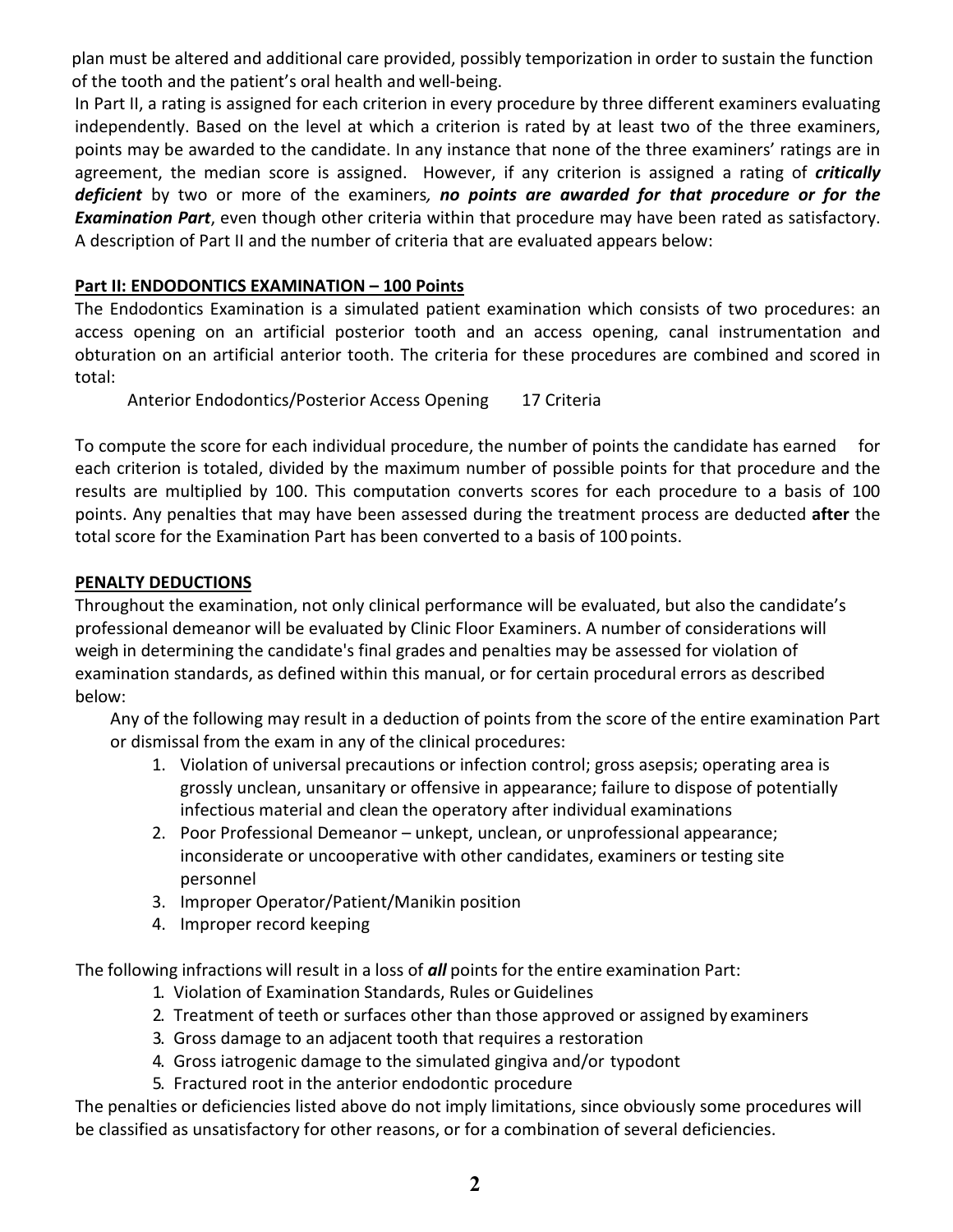**Professional Conduct –** All substantiated evidence of falsification or intentional misrepresentation of application requirements, collusion, dishonesty, or use of unwarranted assistance during the course of the examination shall automatically result in failure of the entire examination by any candidate.

In addition, there will be no refund of examination fees and that candidate cannot apply for reexamination for one full year from the time of the infraction. Any of the following will result in failure of the entire examination:

- a. Falsification or intentional misrepresentation of application requirements
- b. Cheating (Candidate will be dismissed immediately)
- c. Any candidate demonstrating complete disregard for the oral structures, welfare of the patient and/or complete lack of skill and dexterity to perform the required clinical procedures
- d. Misappropriation of equipment (theft)
- e. Receiving unwarranted assistance
- f. Alteration of examination records and/or radiographs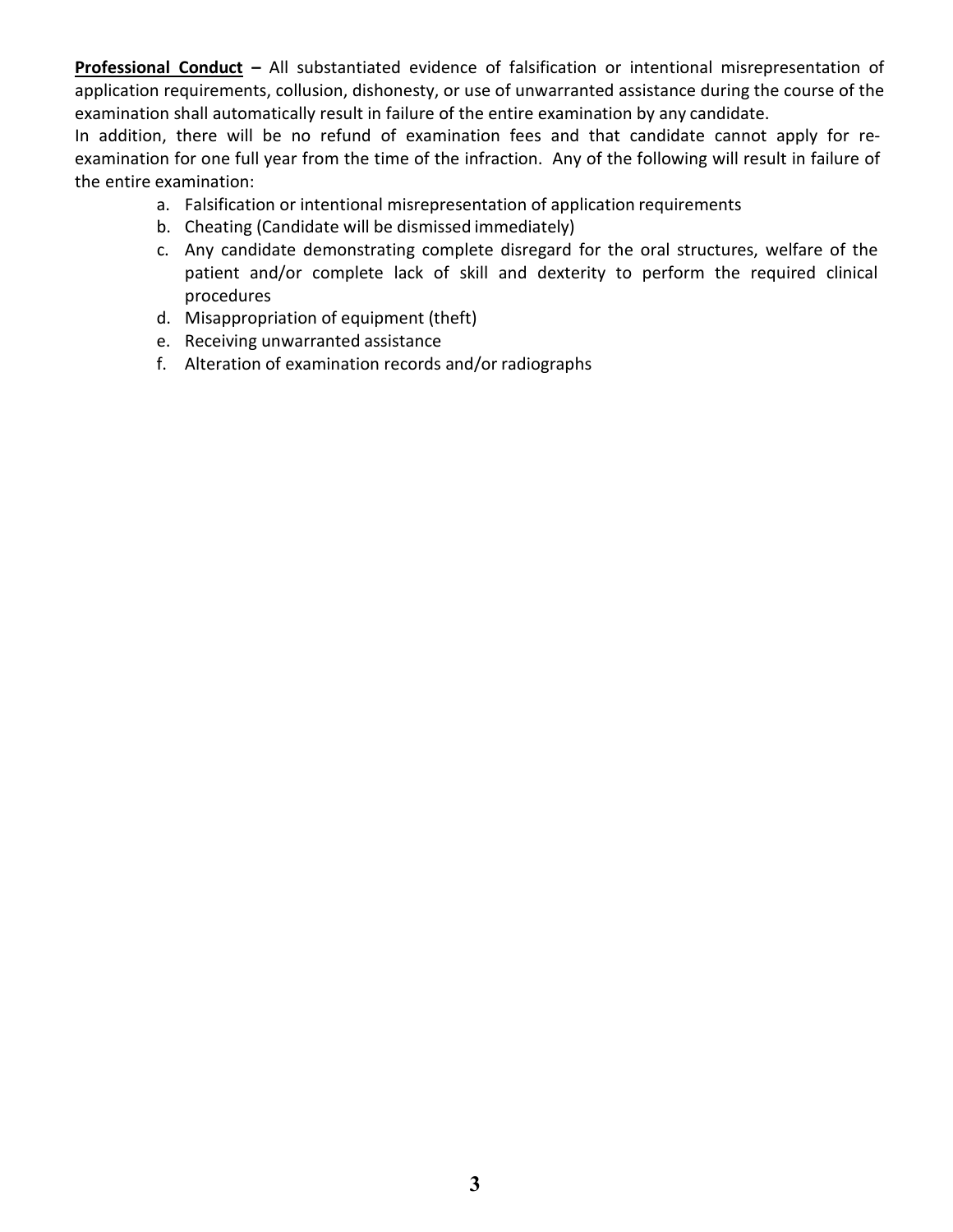## **PART II: ENDODONTICS EXAM – 100 Points**

The Endodontics Examination is a stand-alone examination that will be administered on the same day as the Prosthodontic Examination. The Endodontics Examination consists of two procedures, as follows:

### **PART II: ENDODONTICS EXAMINATION**

- 1. Endodontic access opening only on tooth #14, a multi-rooted artificial tooth
- 2. Endodontic access, canal instrumentation and obturation on tooth #8, a single-canal artificial tooth

## **GENERAL REQUIREMENTS**

1. **Typodont Requirements:** The simulated patient examination may be completed **only on** an Acadental ModuPRO™ (Integrated Modular Typodont), using magnetic endodontic modules. It is the candidate's responsibility to provide the required ModuPRO™ items (listed below) for the simulated patient section of the examination. This includes the articulating hinge if the typodont is going to be chairmounted, Carrier Trays, and modules for endodontic procedures.

The ModuPRO™ typodont and other required ModuPRO™ supplies may be purchased by the candidate at any time prior to the examination through the school or through Acadental directly at [www.acadental.com.](http://www.acadental.com/)

In order to have the modules properly interlocked and stabilized, it is required that six modules— three mandibular and three maxillary—be mounted in the carrier trays at all times the candidate is operating. For the endodontic procedures, the four modules that do not contain the endodontic teeth (#8 and #14) may be either endodontic or prosthodontic modules.

- 2. **Manikin Requirements and Mounting:** A mounted manikin with full facial shroud should be provided by the testing site for insertion of the typodont. The manikin heads must accommodate the Acadental ModuPRO™ which can be adapted to a chair-mounted post or a high-tech simulation lab unit. If the typodonts are to be chair-mounted, they must have an articulating hinge attached. If a simulation lab is being used, the typodonts must be adapted with appropriate connectors. Please check with the site [regarding equipment](http://www.acadental.com/) provided.
- 3. **Patient Simulation:** The correct patient/operator position must be maintained while operating. Throughout the simulated patient procedures, the treatment process will be observed by Clinic Floor Examiners and evaluated as if the manikin were a live patient. With the exception of having the manikin wear protective eyewear, the manikin is subject to the same treatment standards as any patient. The facial shroud may not be displaced other than with those retraction methods which would be reasonable for a patient's facial tissue. Some modifications in the treatment procedure are imposed due to the mechanical simulation conditions. For example, since the tooth length on #8 is directly measured prior to the procedure, no radiographs are utilized before or after treatment.

The Candidate should use only air but may use both air and water spray when preparing tooth #14. For tooth #8, when performing the complete endodontic procedure, the use of water irrigation is preferred when cleaning and filing the canal. If water spray is utilized, a mechanism to collect and remove the water must be in place during the use of the water spray. Models or pre-preparations are not permitted to be brought to the examination site.

4. **Security Requirements:** No written materials may be in the operating area other than this Candidate Manual and CRDTS forms.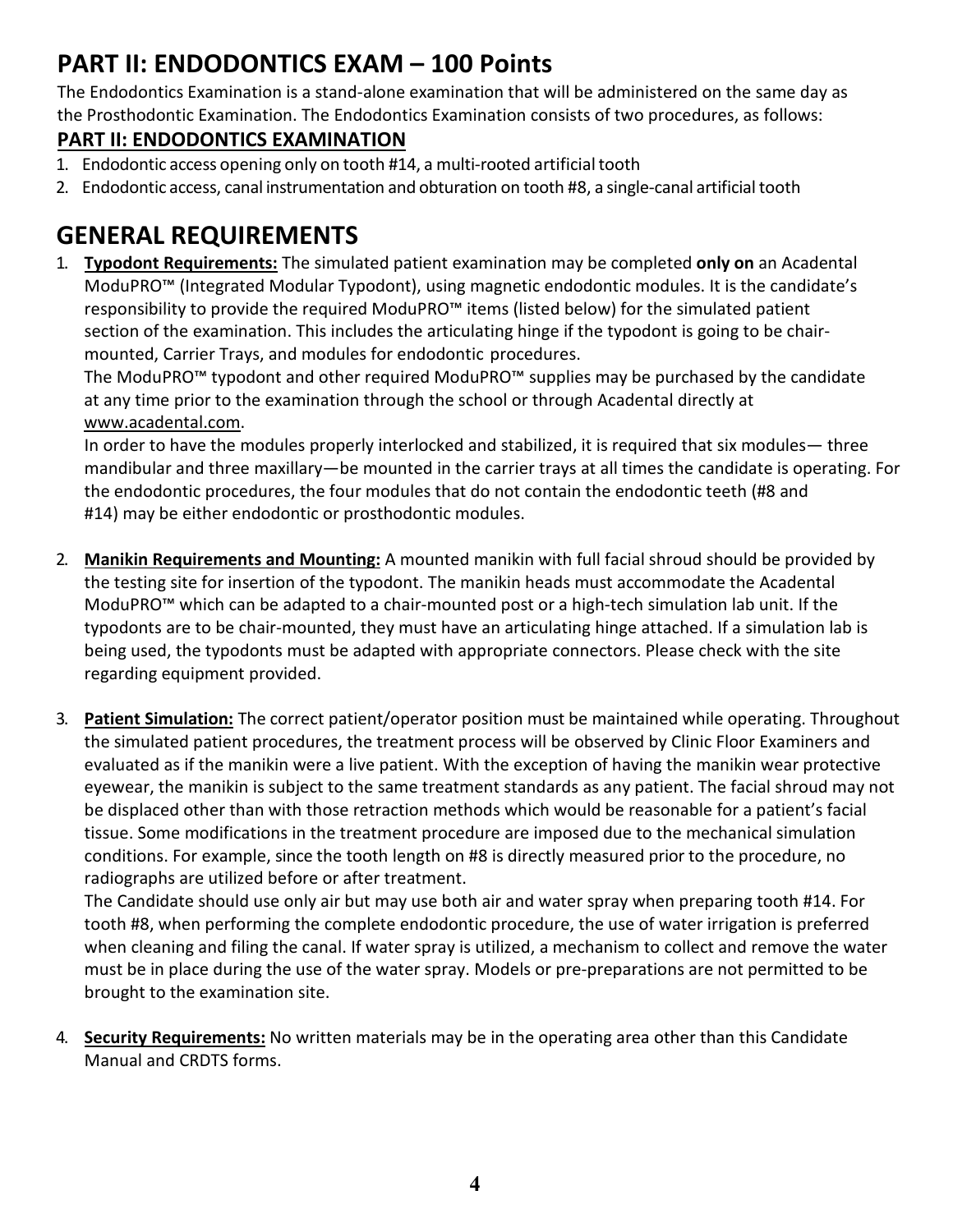- 5. **Infection Control:** The candidate must follow the most current recommended infection control procedures as published by the CDC during all simulated patient clinical procedures. The only exception to standard infection control precautions is that the candidate is not required to maintain protective eyewear on the manikin during simulated patient procedures. Infection control will be monitored by Clinic Floor Examiners. [\(www.cdc.gov/oralhealth/infectioncontrol/guidelines\)](http://www.cdc.gov/oralhealth/infectioncontrol/guidelines))
- 6. **Assigned Teeth:** Once a procedure has been started, the procedure must be carried to completion on the assigned tooth/teeth with no substitutions permitted. Substitution of teeth or preparation of the wrong tooth/teeth during the Endodontic Examination will result in failure of the specific examination.
- 7. **Assistants:** Auxiliary personnel are not permitted to assist at chair side or in a laboratory during the simulated patient [examination. Candidates may not assist each other](http://www.cdc.gov/oralhealth/infectioncontrol/guidelines), critique or discuss one another's work.
- 8. **Adjacent Damage:** The candidate's score will be penalized for any unwarranted damage to adjacent teeth or to the simulated gingival area during simulated patient procedures.
	- a. The modules candidates provide must have undamaged teeth in place for the simulated patient procedures. Should CFE's confirm adjacent damage is present, on A(2-6) module for the Endodontic Procedures, the module in question will be confiscated and CRDTS will provide the candidate with another module.
- **9. Examination Sequence:** The candidate must set up the manikin for the prosthodontic procedures and obtain the approval of a Clinic Floor Examiner between 8:00 and 8:30 A.M. The prosthodontic procedures must be completed between 8:30 and 12:30 P.M. No later than 12:30 P.M., the typodonts must be dismantled and the prosthodontic modules turned in to the examiner; candidates who utilize the maximum time allowed must then leave the clinic area for a brief period of time. At 1:00 P.M. candidates must mount their endodontic modules and the Clinic Floor Examiner must check the mounting of the endodontic typodont and authorize the candidate to proceed. The endodontic procedures must be completed between 1:00 and 4:00 P.M. During all simulated patient procedures, the typodont may *not be disassembled* without the permission of a Clinic Floor Examiner. Between 4:00 and 4:15, the candidate will dismantle the typodont and submit the endodontic modules to the examiners.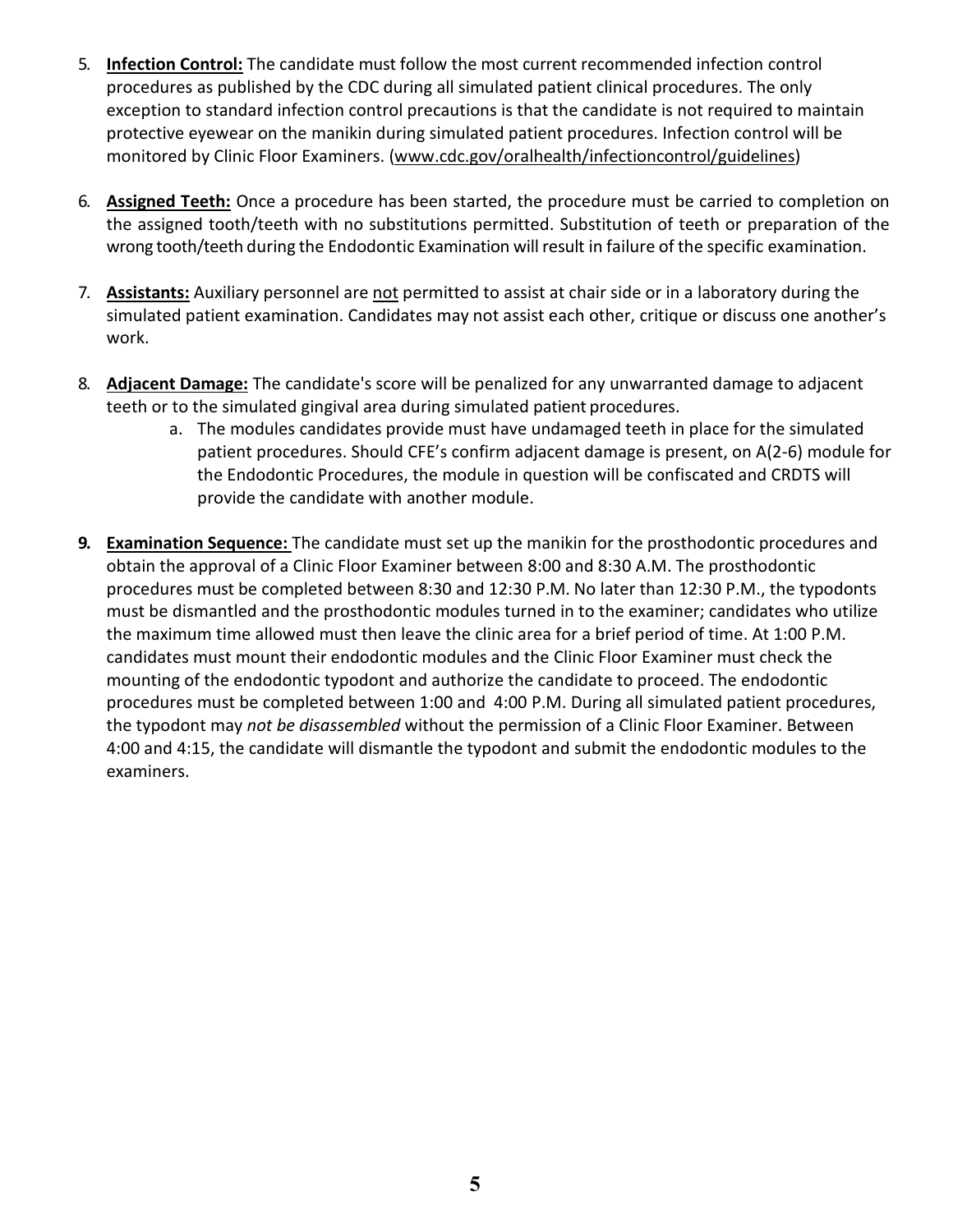#### **Requirements Specific to the Endodontic Examination**

#### **1. Required Materials:**

Accessories the candidate must provide:

- a. Articulating Hinge for chair mounted typodonts
- b. Carrier Trays

Note: Carrier Trays and articulators are interchangeable between the endodontic modules and the prosthodontic modules*.* 

The candidate must provide the following modules with undamaged teeth:

- a. A2-6 or N2-6
- b. A18-20 or N18-20
- c. A21-27 or N21-27
- d. A28-31 or N28-31

These modules will be distributed to the candidate in a box before the Endodontic Examination begins. Use a bur to **etch your 3-digit candidate number in the lingual area of each modular section** so that when the ModuPRO™ is disassembled, your modules can be readily identified.

CRDTS will provide the following:

- a. Module AE13-15 WP for the #14 posterior endodontic insert
- b. #14 endodontic insert AE401 14 WI which includes tooth #14 alreadymounted
- c. Module AE 7-12 for the anterior endodontic procedure
- d. The #8 artificial tooth which will be mounted in the AE7-12 module at theexam.

**2. Endodontic Typodont Modules:** Endodontic treatment must be completed on two artificial endodontic teeth, one multi-rooted endodontic first maxillary molar (#14) and one single-canal endodontic incisor (#8). Both #8 and #14 will be mounted in a ModuPRO™ endodontic modules. The endodontic modules will be inserted in an Acadental ModuPRO and mounted in a manikin with a shroud to be provided by the testing site. The typodont may be mounted on a post and strapped to an operatory chair or mounted in a simulation laboratory. Post-mounted typodonts will require an **articulating hinge.** Once the typodont is mounted in the manikin, request a Start Check from a Clinic Floor Examiner.

**3. Preparation of Teeth:** Tooth #8 must be used to complete the access opening, canal

instrumentation and obturation. Tooth #8 is considered to have a normal size pulp chamber for a 21 year-old. The size, shape, and extent of the prepared access opening should reflect such anatomy and will be graded accordingly. The #14 artificial endodontic tooth must be used to complete access opening to the canals.





**4. Dismantling Manikin:** During both the endodontic and the prosthodontic procedures, **the candidate may** *not* **disassemble the manikin without permission of the Clinic Floor Examiner.** A CFE must be notified prior to disassembly of the typodont. The modules will be returned to the module storage box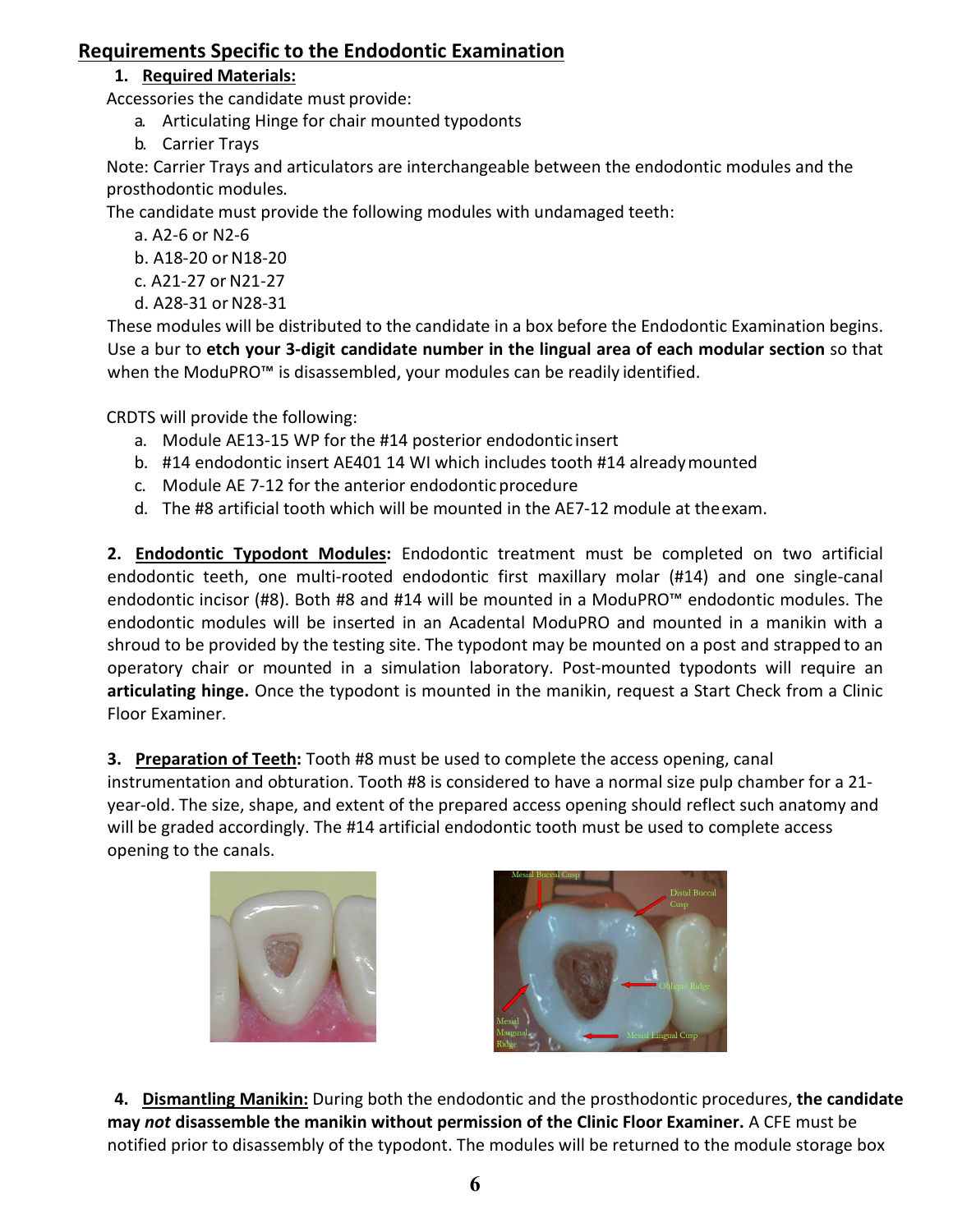until they are graded and all grade forms/Progress Forms will be collected by the Clinic Floor Examiners. Removal of the manikin, typodont or teeth during the examination without permission of the Clinic Floor Examiner will result in failure.

**5. Isolation dam:** Both the endodontic procedures must be performed under two separate isolation dams. In order to avoid evulsion, *no clamps should be placed on the teeth to be treated;* clamps should be placed on nearby artificial teeth. All work must be done with the isolation dam inplace. The dam must be removed at the completion of the procedures. **Failure to place an isolation dam is a violation of examination standards and will result in a critical failure.**

**6. Instruments**: Other than the instruments and materials provided by the testing site, the candidates are responsible for providing the instruments, files and materials of their choice. Rotary instruments are permissible during the endodontic procedure.

**7. Treatment**: On the anterior tooth, any form of gutta-percha filling technique may be used, including any warm gutta-percha or carrier-based, thermoplasticized gutta-percha techniques. Instrumentation technique, either mechanical or manual is at the candidate's discretion.

- a. On the posterior tooth, access opening to all canals must becompleted.
- b. If either of the teeth fractures during treatment, the procedure should be completed. If a crown fractures during treatment, place the fractured pieces in a sealable plastic bag and turn them in with the treated tooth.
- c. No occlusal reduction of clinical crowns may be done, other than the normal access preparation. Any other alteration will result in a deduction of points.

**8. Reference Point:** The cemento-enamel junction (CEJ) on the facial surface should be used as the reference point to determine the fill depth.

**9. No Temporaries:** No temporary material may be placed over the obturationmaterial.

**10. Evaluation:** As soon as the endodontic procedure is complete, a Clinic Floor Examiner must authorize dismantling the typodont. If candidates have completed the endodontic portion of the examination before the official end time they may contact a Clinic Floor Examiner and request permission to dismantle the typodont, submit their procedures and leave the clinic area.

- a. The endodontic modules must be removed from the carrier trays and must be inserted into the module storage box. The candidate's Progress Form must accompany the module box when turned in to the examiners.
- b. The treated endodontic modular sections will be maintained by CRDTS as part of the candidate's examination record.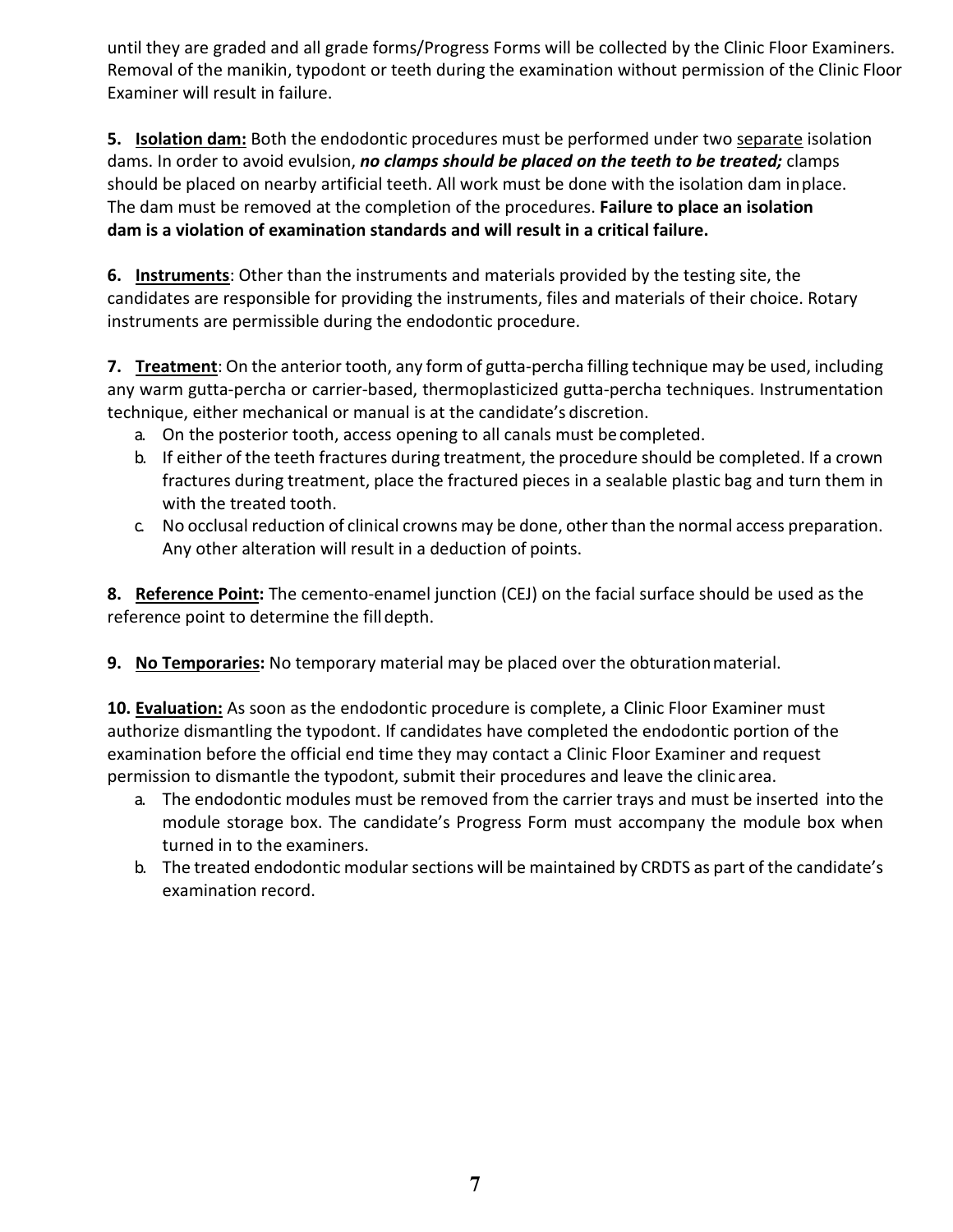## **ANTERIOR ENDONDONTIC PROCEDURE**

## **Access Opening – Artificial Anterior #8**

#### **PLACEMENT**

| SAT        | The placement of the access opening reflects the position of the pulp chamber and straight-<br>line access to the root canal system.            |
|------------|-------------------------------------------------------------------------------------------------------------------------------------------------|
| ACC        | The placement of the access opening is not directly over the pulp chamber but would allow<br>for straight-line access to the root canal system. |
| <b>SUB</b> | The placement of the access opening is not over the pulp chamber and would not allow<br>straight-line access to the root canal system.          |
| <b>DEF</b> | The placement of the access opening is not over the pulp chamber and would not allow<br>access to the root canal system.                        |

#### **SIZE**

| SAT        | The access opening incorporates the middle one-third of the lingual surface mesiodistally and<br>inciso-gingivally and allows for complete debridement of the pulp chamber.                                                                                                                            |
|------------|--------------------------------------------------------------------------------------------------------------------------------------------------------------------------------------------------------------------------------------------------------------------------------------------------------|
| ACC        | The access opening is not less than $\frac{1}{4}$ or greater than $\frac{1}{2}$ of the lingual surface, and does not<br>weaken the marginal ridges or incisal edge.                                                                                                                                    |
| <b>SUB</b> | The access opening is $[ ]$ less than $\frac{1}{4}$ and allows for partial debridement of the pulp chamber<br>or [] greater than 1/2 the width of the lingual surface, or [] the access opening weakens the<br>marginal ridge(s). [ ] The access encroaches on, but does not include the incisal edge. |
| <b>DFF</b> | The access opening includes the marginal ridge(s) and/or the incisal edge. The access opening is so<br>small that debridement of the pulp chamber is impossible. The canal orifice is not accessed. The<br>anterior crown is fractured due to excessive access preparation.                            |

#### **INTERNAL FORM**

| <b>SAT</b> | From the lingual surface to the cervical portion, the internal form tapers to the canal opening with no<br>ledges.           |
|------------|------------------------------------------------------------------------------------------------------------------------------|
| <b>ACC</b> | From the lingual surface to the cervical portion, the internal form tapers to the canal opening with<br>slight ledges.       |
| <b>SUB</b> | The internal form lacks taper to the canal orifice(s), gouges are present that do not affect access to<br>the canal orifice. |
| <b>DEF</b> | The internal form exhibits excessive ledging or gouges that do not allow access to the canal orifices<br>and/or perforation. |

#### **PULP HORN REMOVAL**

|     | All pulp horns are removed through the access opening.       |
|-----|--------------------------------------------------------------|
| ACC | Pulp horns are not fully removed through the access opening. |
|     | Pulp horns are not entered.                                  |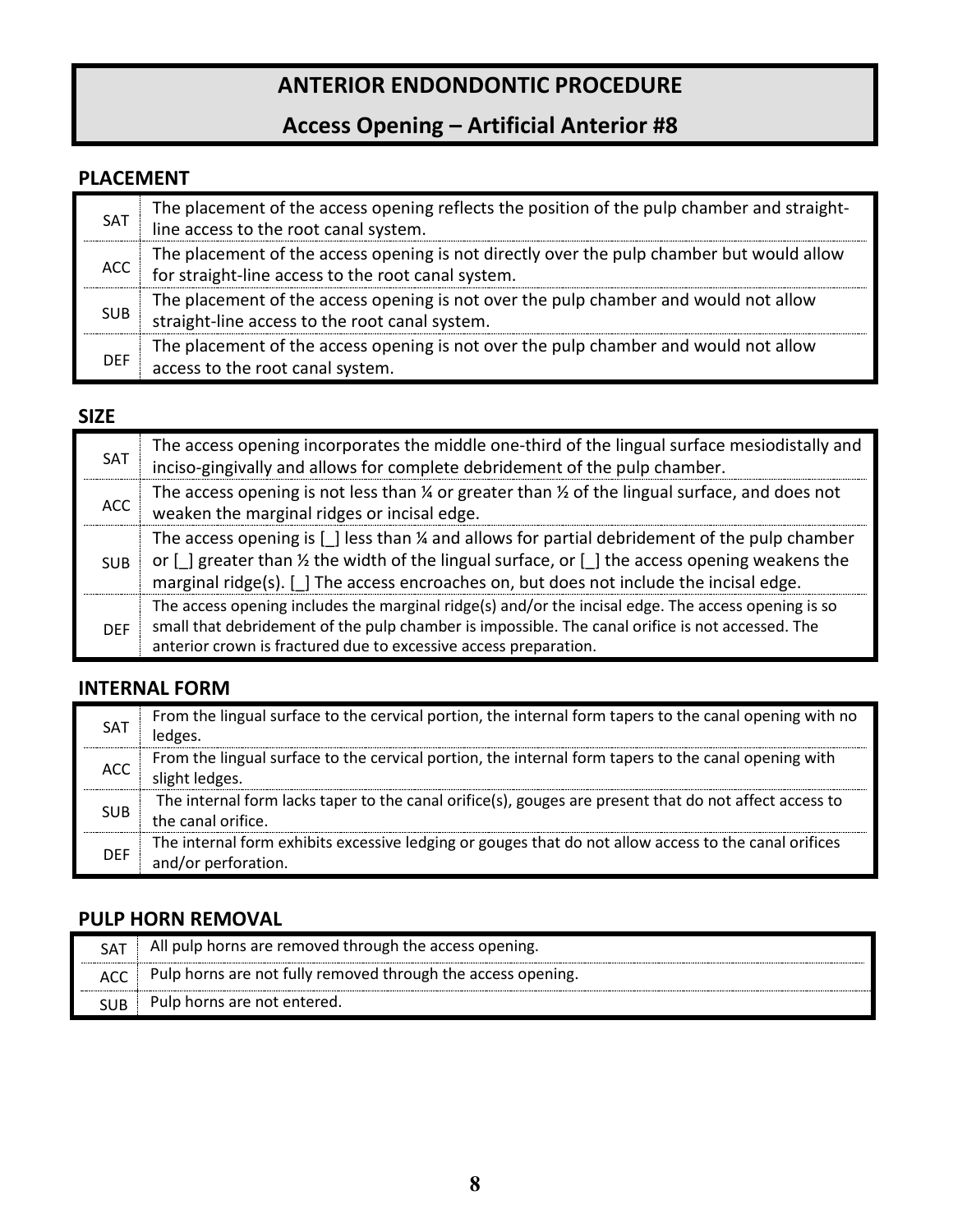## **ANTERIOR ENDODONTIC PROCEDURE**

## **Canal Instrumentation – Artificial Anterior #8**

#### **CERVICAL PORTION**

| SAT        | The cervical portion of the canal is enlarged facial-lingually and mesio-distally to allow access to the<br>apical portion of the canal. |
|------------|------------------------------------------------------------------------------------------------------------------------------------------|
| ACC        | The cervical portion of the canal is too small and makes access to the apical portion of the canal<br>difficult.                         |
| <b>SUB</b> | In the cervical portion, the canal is over or under prepared.                                                                            |
| DEE        | The cervical portion of the canal is grossly over prepared and/or perforated.                                                            |

#### **MID-ROOT PORTION**

| <b>SAT</b> | The mid-root portion of the canal blends with the cervical portion and no ledges or shoulders are<br>present.                                                                                                              |
|------------|----------------------------------------------------------------------------------------------------------------------------------------------------------------------------------------------------------------------------|
| <b>ACC</b> | The mid-root portion of the canal does not blend smoothly with the cervical portion, but no ledges or<br>shoulders exist.                                                                                                  |
| <b>SUB</b> | The mid-root portion of the canal does not blend with the cervical region of the canal and/or ledging<br>or shoulders are present that will inhibit canal obturation. The mid-root portion of the canal is<br>transported. |
| <b>DFF</b> | The mid-root portion of the canal is perforated and/or has gross shoulders or ledges that will prevent<br>canal obturation.                                                                                                |

#### **APICAL PORTION**

| <b>SAT</b> | The apical portion is instrumented to within 0.5 to 1.0 mm of the anatomical apex.                                                                                                                                                                                                                        |
|------------|-----------------------------------------------------------------------------------------------------------------------------------------------------------------------------------------------------------------------------------------------------------------------------------------------------------|
| <b>SUB</b> | The apical portion of the canal is prepared more than 1.0 mm but less than 2.0 mm short of the<br>anatomical apex. The apical portion is transported, but the apical portion still blends with the<br>anatomical apex.                                                                                    |
| <b>DFF</b> | The apical portion of the canal is over prepared and instrumented beyond the anatomical apex, or is<br>under prepared more than 2.0 mm from the anatomical apex. The apical portion of the canal is<br>transported and does not blend with the anatomical apex and/or there is a perforation of the root. |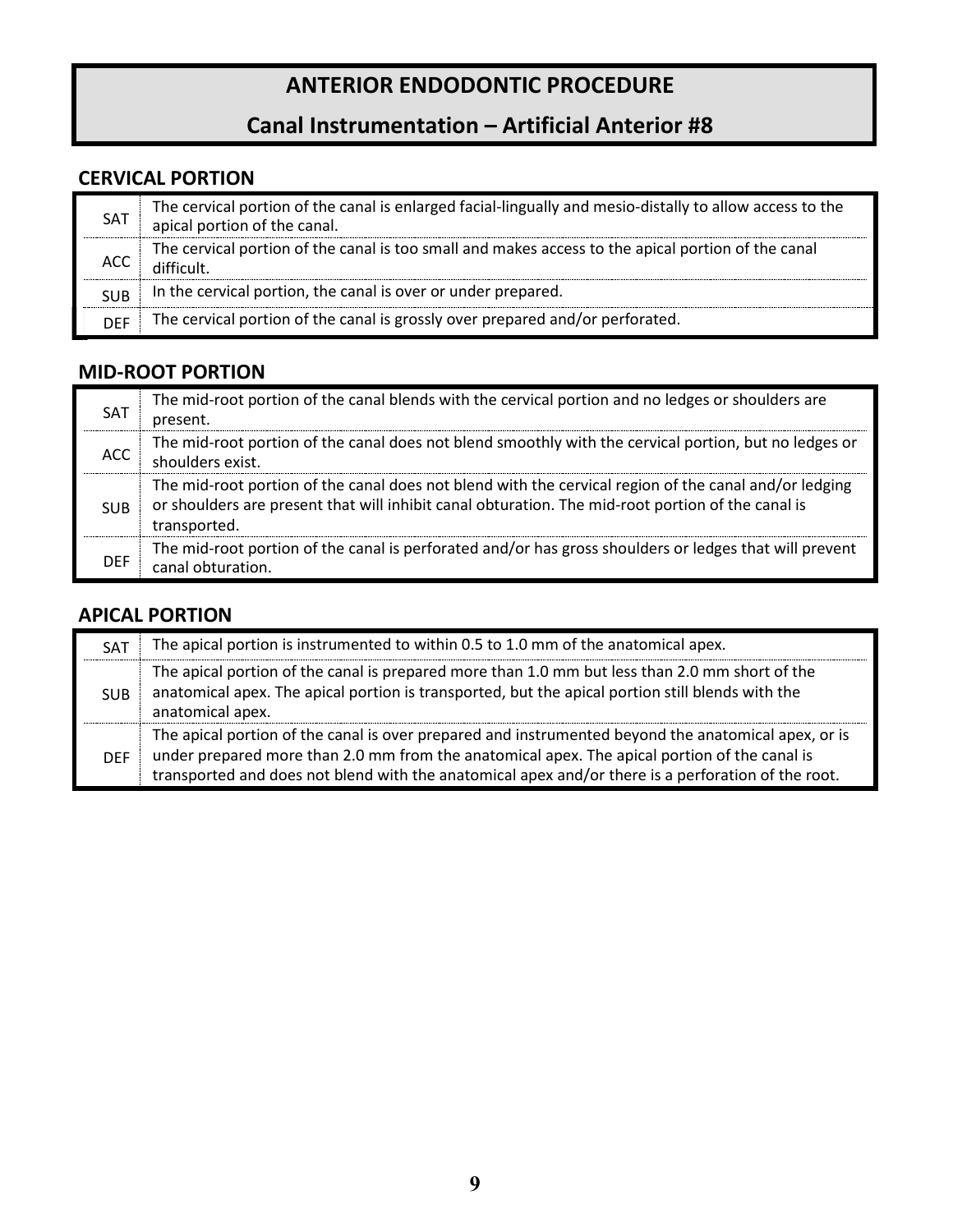### **Root Canal Obturation – Artificial Anterior #8**

#### **OVERFILL/UNDERFILL**

| SAT        | The root canal is obturated with gutta percha to the apex or up to 1.0 mm or less from the apical<br>toramen.                                                                                                                          |
|------------|----------------------------------------------------------------------------------------------------------------------------------------------------------------------------------------------------------------------------------------|
| ACC        | The root canal is obturated with gutta percha or extruded file up to 0.5 mm beyond the apical<br>toramen.                                                                                                                              |
| <b>SUB</b> | The root canal is obturated with gutta percha more than 1.0 mm up to 2.0 mm short of the apical<br>foramen. The root canal is obturated with gutta percha or extruded file greater than 0.5 mm to 1.0<br>mm beyond the apical foramen. |
| <b>DFF</b> | The root canal is obturated with gutta percha more than 2.0 mm short of the apical foramen. The root<br>canal is obturated with gutta percha or a file extruded greater than 1.0 mm beyond the apical<br>toramen.                      |

#### **EXTRUDED SEALER**

| There is 1.0 mm or less of sealer extruded beyond the apical foramen, measured in any direction.    |
|-----------------------------------------------------------------------------------------------------|
| There is more than 1.0 mm of sealer extruded, beyond the apical foramen, measured in any direction. |

#### **VOIDS IN GUTTA PERCHA**

| <b>SAT</b> | There are no voids in the gutta percha from the CEJ to the apical foramen.                                                                                                                      |
|------------|-------------------------------------------------------------------------------------------------------------------------------------------------------------------------------------------------|
| ACC        | The apical 1/3 of the gutta percha in the root canal is dense and without voids.                                                                                                                |
| <b>SUB</b> | There are voids present throughout the obturation of the root canal.                                                                                                                            |
| <b>DEF</b> | There are large voids throughout the obturation of the root canal, there is no gutta percha<br>present in the root canal, or a material other than gutta percha was used to obturate the canal. |

#### **FILLED CORONAL/APICAL TO CEJ**

| <b>SAT</b> | There is no gutta percha, restorative material, or sealer in the pulp chamber.                                                                                                                                                             |  |
|------------|--------------------------------------------------------------------------------------------------------------------------------------------------------------------------------------------------------------------------------------------|--|
| ACC        | The gutta percha in the root canal is 1.0 mm to 2.0 mm short of the CEJ. Gutta percha and/or<br>sealer is evident in the pulp chamber extending up to 1 mm coronal to the CEJ.                                                             |  |
| <b>SUB</b> | The gutta percha in the root canal is more than 2.0 mm but less than 3.0 mm short of the CEJ.<br>Gutta percha and/or sealer is evident in the pulp chamber extending greater than 1.0 mm, but<br>no more than 2.0 mm coronal to the CEJ.   |  |
| <b>DFF</b> | The gutta percha in the root canal is more than 3.0 mm short of the CEJ. Gutta percha and/or<br>sealer is evident in the pulp chamber extending more than 2.0 mm coronal to the CEJ. There is<br>restorative material in the pulp chamber. |  |

#### **SEPARATED FILE**

| <b>SAT</b> | There is no evidence of a separated file.                                                           |
|------------|-----------------------------------------------------------------------------------------------------|
|            | ACC   A file is separated in the root canal, but does not prevent the obturation of the root canal. |
|            | A file is separated in the root canal, and prevents the obturation of the root canal.               |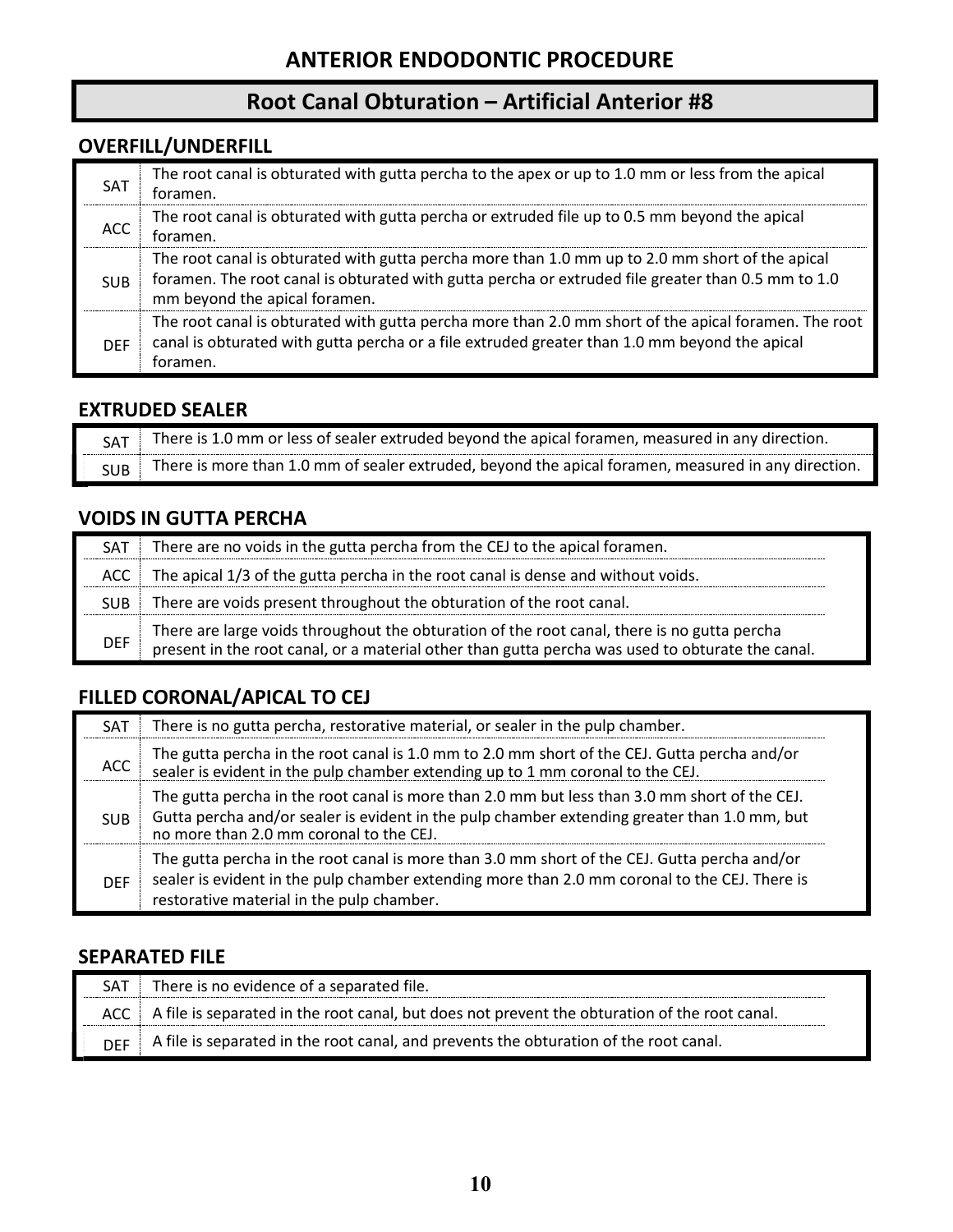# **POSTERIOR ENDONDONTIC PROCEDURE**

## **Access Opening ONLY – Artificial Posterior #14**

#### **PLACEMENT**

| SAT        | The placement of the access opening is the mesial triangular pit and central fossa of the<br>tooth and would allow for straight-line access to the root canal system. |  |
|------------|-----------------------------------------------------------------------------------------------------------------------------------------------------------------------|--|
| ACC        | The placement of the access opening is not directly over the pulp chamber, but would allow<br>for straight-line access to the root canal system.                      |  |
| <b>SUB</b> | The placement of the access opening is not over the pulp chamber and would not allow<br>straight-line access to the root canal system.                                |  |
| <b>DEF</b> | The placement of the access opening is not over the pulp chamber, and would not allow<br>access to the root canal system.                                             |  |

#### **SIZE**

| <b>SAT</b>                                                                                                                                          | The access opening is of optimal size and allows for complete debridement of the pulp<br>chamber. |  |
|-----------------------------------------------------------------------------------------------------------------------------------------------------|---------------------------------------------------------------------------------------------------|--|
| <b>SUB</b>                                                                                                                                          | The access opening is underextended allowing for partial debridement of the pulp chamber.         |  |
| The access opening is underextended so that debridement of the pulp chamber or access to<br><b>DEF</b><br>one or more canal orifices is impossible. |                                                                                                   |  |

#### **INTEGRITY OF OCCLUSAL ANATOMY**

| <b>SAT</b> | The access opening preserves 2mm or more of the mesial marginal ridge, oblique ridge, and all cusp<br>tips.                                                            |
|------------|------------------------------------------------------------------------------------------------------------------------------------------------------------------------|
| <b>SUB</b> | The access opening is overextended but preserves at least 1mm but less than 2mm of the mesial<br>marginal ridge, oblique ridge, and/or any cusp tip.                   |
| <b>DEF</b> | The access opening is overextended but preserves less than 1mm of the mesial marginal ridge,<br>oblique ridge, and/or any cusp tip or extends over the occlusal table. |

#### **INTERNAL FORM**

| <b>SAT</b> | The internal form tapers to the canal opening with no ledges.                                                                                                                                                                   |  |
|------------|---------------------------------------------------------------------------------------------------------------------------------------------------------------------------------------------------------------------------------|--|
| <b>SUB</b> | The internal form lacks taper to the canal orfice(s), gouges are present that do not affect access to<br>the canal orifice and/or there is incomplete removal of the pulp chamber roof.                                         |  |
| <b>DFF</b> | The internal form exhibits excessive ledging or gouges that do not allow access to the canal orifices<br>and/or the pulp chamber is not entered and/or there is a perforation of the crown or the floor of the<br>pulp chamber. |  |

#### **PULP HORN REMOVAL**

| <b>SAT</b> | All pulp horns are removed through the access opening.       |
|------------|--------------------------------------------------------------|
| <b>SUB</b> | Pulp horns are not fully removed through the access opening. |
| DEF        | Pulp horns are not entered.                                  |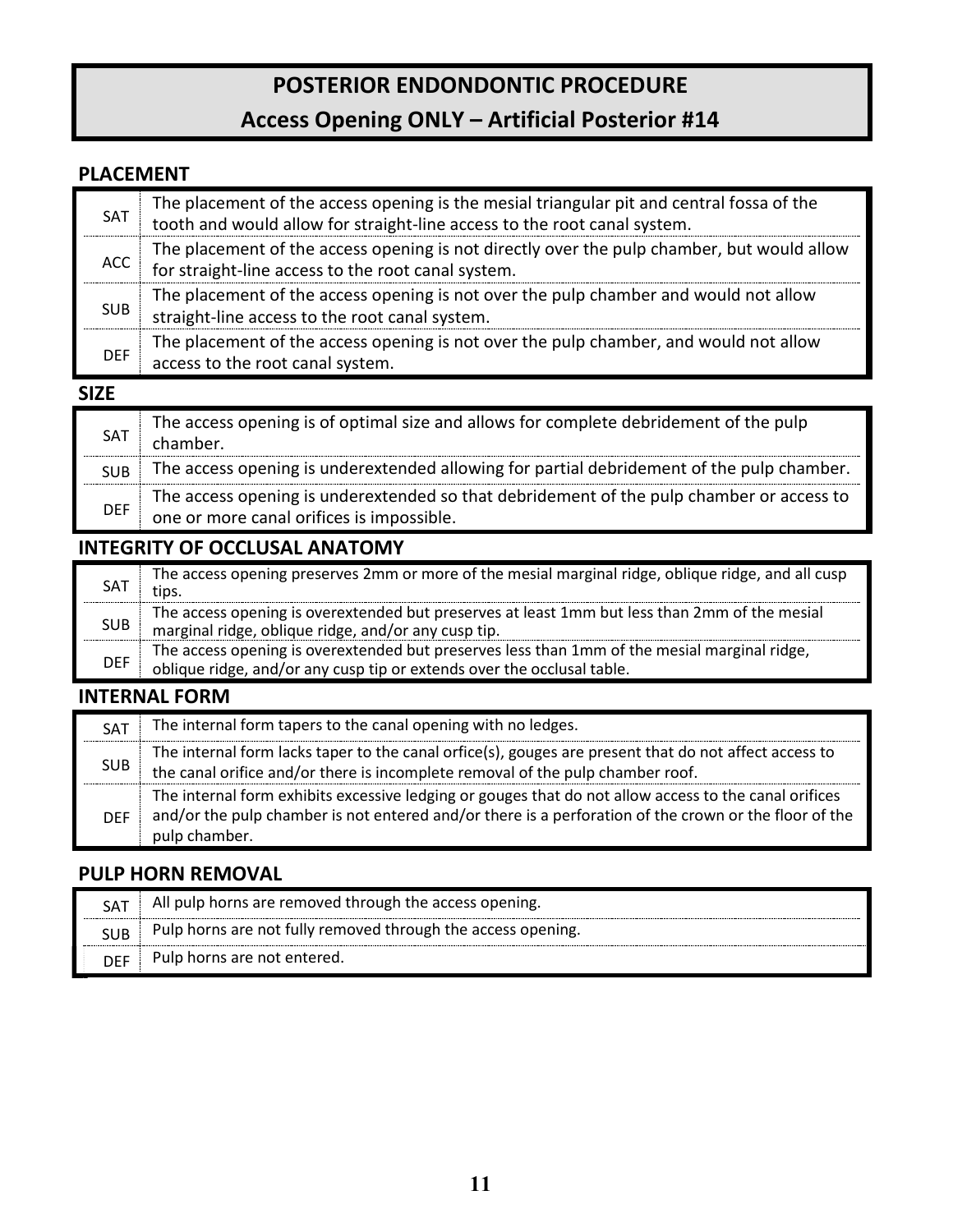## **ENDODONTIC PROCEDURES Treatment Management**

### **Critical Errors**

## **Penalty Points ONLY**

#### **CONDITION OF ADJACENT TEETH**

| SAT        | The adjacent teeth and/or restorations are free from damage.                                                                     |  |
|------------|----------------------------------------------------------------------------------------------------------------------------------|--|
| ACC.       | Damage to adjacent tooth/teeth can be removed with polishing without adversely altering the shape of the contour and/or contact. |  |
| <b>SUB</b> | Damage to adjacent tooth/teeth requires recontouring which changes the shape and/or<br>position of the contact.                  |  |
| <b>DFF</b> | There is gross damage to adjacent tooth/teeth which requires a restoration.                                                      |  |

#### **CONDITION OF SOFT TISSUE**

| SAT        | The simulated gingiva and/or typodont is/are free from damage.                                                |  |
|------------|---------------------------------------------------------------------------------------------------------------|--|
| ACC.       | There is slight damage to simulated gingiva and/or typodont consistent with the procedure.                    |  |
| <b>SUB</b> | There is iatrogenic damage to the simulated gingiva and/or typodont inconsistent with the<br>procedure.       |  |
| <b>DEF</b> | There is gross iatrogenic damage to the simulated gingiva and/or typodont inconsistent with the<br>procedure. |  |

#### **CRITICAL ERRORS**

- 1. Wrong Tooth/Surface Treated
- 2. ANTERIOR ENDODONTIC PROCEDURE Root isfractured